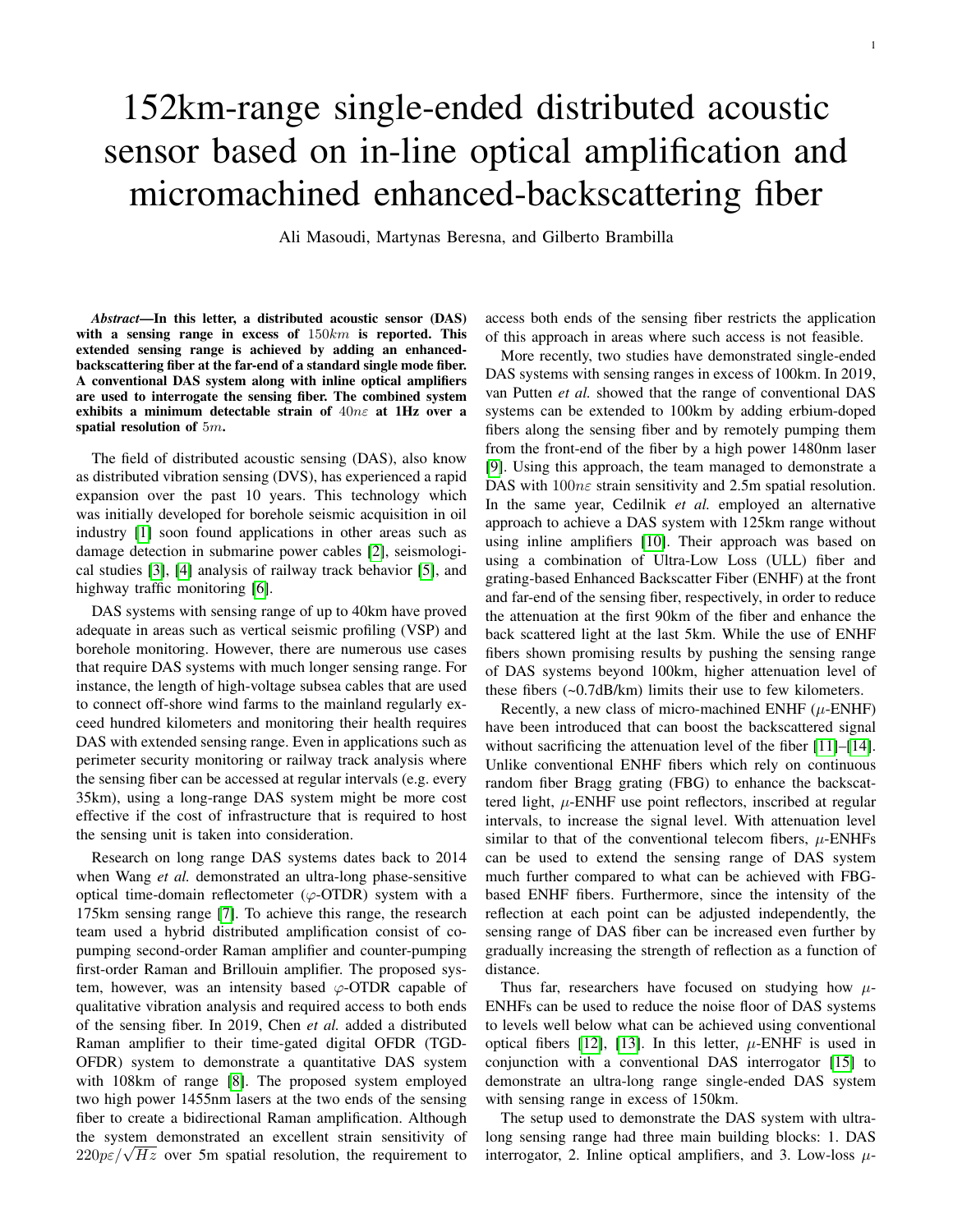ENHF. The interrogation setup used in this study is an interferometric DAS system capable of fully quantifying vibrations [\[16\]](#page-3-15). The sensing principle of this setup is based on analyzing the phase of the Rayleigh backscattered light from adjacent sections of the sensing fiber. Since Rayleigh scattering is a coherent scattering process, by measuring the difference in the phase of the Rayleigh backscattered light,  $\Delta \Phi$ , between two points on the fiber and tracking its changes, the variation in the length of the fiber between those two points can be calculated using the following equation [\[16\]](#page-3-15):

<span id="page-1-1"></span>
$$
\Delta \Phi = 0.78 \times \frac{4\pi n}{\lambda} \ell + (\varphi_1 - \varphi_2)
$$
 (1)

where *n* is the effective refractive index of the fiber,  $\lambda$  is the wavelength of the probe light,  $\ell$  is the distance between the two points, and  $\varphi_1$  and  $\varphi_2$  are random phases from those points. To measure the phase differences between spatially separated points on the sensing fiber, an imbalanced Mach-Zehnder interferometer (IMZI) with a symmetric  $3 \times 3$  coupler at its output is employed.The relationship between the phase difference and the intensity of the light at the output of the IMZI is given by [\[16\]](#page-3-15):

$$
\Delta \Phi = \arctan\left(\frac{\tilde{I}_1 - \tilde{I}_2}{\tilde{I}_3}\right) \tag{2}
$$

where  $\tilde{I}_1$ ,  $\tilde{I}_2$  and  $\tilde{I}_3$  are the AC components of the intensities at the output of the IMZI.

The second major component of the sensing system is the inline optical amplifiers used to enhance the signal level by amplifying both the probe pulse and the backscattered light. The inline optical amplifiers consist of a distributed Raman amplifier and a remotely pumped erbium-doped fiber amplifier (EDFA). Distributed Raman amplification is achieved by launching Raman pump into the sensing fiber along with the probe pulse. The fractional increase in the signal intensity,  $I_s$ , driven by pump power  $P_{pump}$  is given by [\[17\]](#page-3-16):

$$
\frac{I}{I_s} \frac{dI_s}{dz} = g_R I_{pump} \tag{3}
$$

where  $g_R$  is the Raman gain coefficient. Although  $1450nm$ Raman pump would be the optimal wavelength to maximize the gain at  $1550nm$  signal wavelength, a high power  $1480nm$ laser is utilized, instead, to both provide distributed Raman gain and act as a pump for the remote EDFA. Remotely pumped EDFA is implemented by splicing a few meters of erbium-doped fiber between two single-mode fiber, each spaning over several tens of kilometers. The residual Raman pump from the first section of the fiber is used to pump the erbium-doped fiber.

The third major element that enables the interrogator to measure acoustic stimulus at such long distance is the  $\mu$ -ENHF. The properties of  $\mu$ -ENHF and its fabrication process have been reported in details in [\[18\]](#page-3-17). But briefly, a highpower femtosecond laser was synchronized with a custom made rewinding machine to induce localized refractive index (RI) changes at regular intervals along a standard single mode fiber (SSMF). By controlling the exposure time and focal point of the laser, low-loss reflectors with desired reflectivity were formed inside the fiber through fiber polymer coating. The inscription system can be programmed to inscribe reflectors at any point along tens of kilometers of fiber with an accuracy of 1mm.

The experimental setup for the long-range DAS system is shown in Fig. [1.](#page-1-0) A narrow linewidth DFB laser diode  $(\lambda = 1550nm, \Delta \nu = 40kHz)$  was used as a seed laser. The laser was intensity modulated by an electro-optic modulator (EOM) to generate  $50ns$  probe pulses with a repetition period of 2ms. The probe pulse was then amplified by an EDFA to reach  $50mW$  peak power. To eliminate the forward ASE from the probe pulse, a combination of dense wavelength division multiplexing (DWDM) filter with  $100GHz$  bandwidth and acousto-optic modulator (AOM) with an extinction ratio of  $50dB$  were used. A 95/5 tap coupler was added at the output of the AOM to monitor the probe pulse.

The distributed Raman amplifier was incorporated into the sensing system by using a 1480/1550nm wavelength division multiplexer (WDM) and a high power  $1480nm$  laser. The role of the WDM was to combine the probe pulse with  $600mW$  of Raman pump. The power of the pump and the peak power of the probe pulse were adjusted to avoid the onset of non-linear effects such as self-phase modulation.

The common port of the 1480/1550nm WDM was spliced to two 75km single-mode fibers (Corning: G.652) joined together by a 4m-long erbium-doped fiber (FiberCore: M5-980-125). The far-end of the second  $75km$  stretch was spliced to  $1.2km$ -



<span id="page-1-0"></span>Figure 1. Sensing setup of an ultra long-range DAS system based on remotely pumped EDFA and  $\mu$ -ENHF. EOM: electro-optic modulator; ISO: isolator; EDFA: erbium-doped fiber amplifier; DWDM: dense wavelength division multiplexing; AOM: acousto-optic modulator; WDM: wavelength division multiplexer; PZT: Piezo-electric actuator;  $\mu$ -ENHF: Micro-machined Enhanced Backscatter Fiber; FBG: fiber Bragg grating; C: circulator; IMZI, imbalanced Mach–Zehnder interferometer; PD, photodetector; Data Acq.: Data acquisition unit.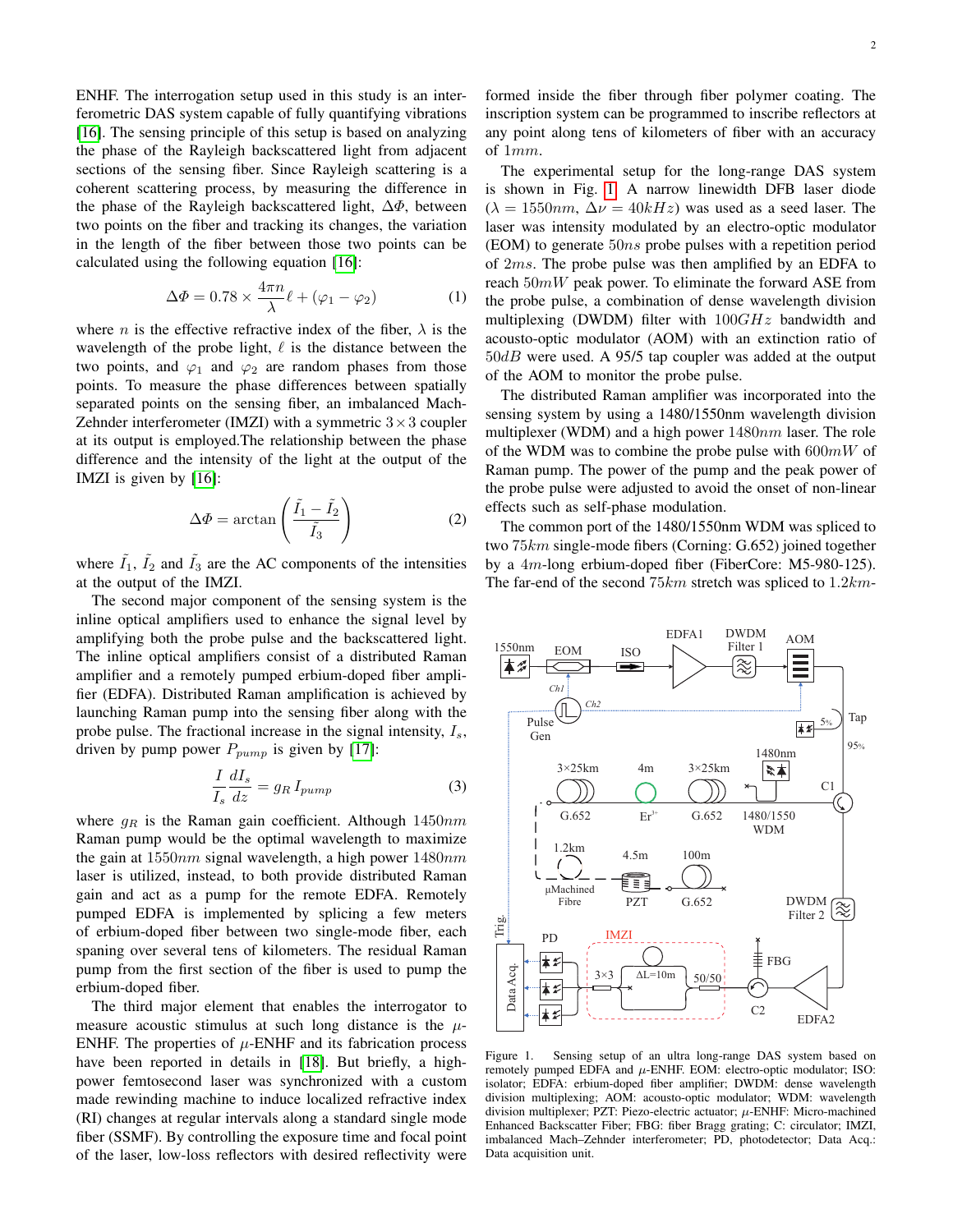long  $\mu$ -ENHF. The  $\mu$ -ENHF had around 240 reflectors with 5m spacing. The average reflectivity of the reflectors was measured to be  $-55dB$ . Using cut-back measurement, the attenuation of the  $\mu$ -ENHF was measured to be  $2.02dB/km$ which corresponds to loss of  $0.01dB$  per 100 reflectors [\[12\]](#page-3-12). Approximately 4.5m of the  $\mu$ -ENHF between 238<sup>th</sup> and 239<sup>th</sup> reflectors was wrapped around a ring PZT to generate test signals.

The backscattered Rayleigh light from the sensing fiber was first filtered by a second DWDM filter to limit the effect of Raman gain spectrum on the receiving arm of the system to  $100GHz$ . The signal was then amplified by an optical amplifier (EDFA2) and further filtered by a narrow FBG filter ( $\lambda_B = 1550.1nm$ ,  $\Delta \lambda = 5GHz$ , Reflectivity = 70%) to remove the ASE and additionally attenuate Raman backscattered light. The amplified backscattered Rayleigh signal was then passed through an IMZI with  $10m$  path imbalance and the intensity of the mixed signal at the output of the interferometer was measured by three amplified photodetectors  $(BW = 600MHz$ ,  $TIA = 40k\Omega$ ). The detectors were sampled with a  $1GHz$  bandwidth PCIe digitizer at a rate of  $625MS/s.$ 

Figure [2](#page-2-0) shows the Rayleigh backscattered trace at the output of the IMZI. From this trace, three zones can be identified: 1) The first zone that covers the first 75km of sensing fiber where fractional increase in the signal intensity from the distributed Raman amplification can be observed, 2) The second zone which starts at 0.75ms, where the erbiumdoped fiber is installed, and covers the next 75km of the sensing fiber and, 3) The third zone where the  $\mu$ -ENHF is used and covers the last  $1.3km$  of the sensing fiber. The third zone can be identified by its higher signal level as illustrated in the inset of Fig [2.](#page-2-0)

Figure [3\(](#page-2-1)a) shows the waterfall diagram of the sensing system at the far-end of the sensing fiber. The location of  $1Hz$  acoustic stimulus and its profile can be identified on the diagram. The color bar on the diagram indicates the strain level



<span id="page-2-0"></span>Figure 2. Rayleigh backscattered trace from the sensing fiber collected at the output of the IMZI. Three distinct regions can be identified on the trace: 1) First  $750\mu s$  that covers the first section of the sensing fiber with distributed Raman amplification, 2) The period between  $750\mu s$  and  $1.5ms$  that represents the second section of sensing fibre betwen remotly pumped EDFA and the  $\mu$ -ENHF, and 3) a 1.3 $\mu$ s span at the end of the trace that comprises of the  $\mu$ -ENHF and 100m of G.652 fiber.

imposed on the fiber in  $\mu \varepsilon$ . The width of the stimulated region is 5m which corresponds to the distance between the reflectors in  $\mu$ -ENHF. It should be noted that the spatial resolution of DAS systems that use  $\mu$ -ENHF to map vibration is dictated by the spatial separation between  $\mu$ -ENHF reflectors. The comparison of the strain level measured with  $\mu$ -ENHF and G.652 fiber clearly illustrates that  $\mu$ -ENHF has much lower noise level. This observation is in agreement with the outcome of previous studies [\[12\]](#page-3-12), [\[13\]](#page-3-13).

Figure [3\(](#page-2-1)b) shows strain variation over a 4.5m section of the  $\mu$ -ENHF that is wrapped around the PZT as a function of time. The strain measured by the DAS interrogator, shown in blue circles, agrees with the PZT response to sinusoidal signal which is represented by a red line. The PZT response to input voltage was characterized by a separate MZI arrangement. The signal measured from the  $\mu$ -ENHF exhibits a more uniform sinusoidal pattern compared with strain measurement based on Rayleigh backscattered light in SSMF [\[9\]](#page-3-8). This difference is due to the mechanism in which strain is measured. In conventional fibers, DAS interrogator measures vibration by analyzing the phase of the Rayleigh backscattered light from adjacent points on the sensing fiber. According to eq. [\(1\)](#page-1-1), the phase difference between any two points is given by the linear term (the first term on the right-hand side of the equation)



<span id="page-2-1"></span>Figure 3. a) Waterfall plot of the sensing system at the far end of the sensing fiber. Each point on the horizontal axis represents the net strain level along a 4m section on the sensing fiber. Vibration at each section of the fiber can be analyzed by assessing the changes in the strain level at that point as along the vertical axis. The color bar represents the strain level in  $\mu \varepsilon$ . b) 2D crosssection of the waterfall plot at a fixed point of the sensing fibre wrapped around the PZT. The blue circles represent the strain measured by DAS while the red line shows the PZT response analyzed by a separate MZI.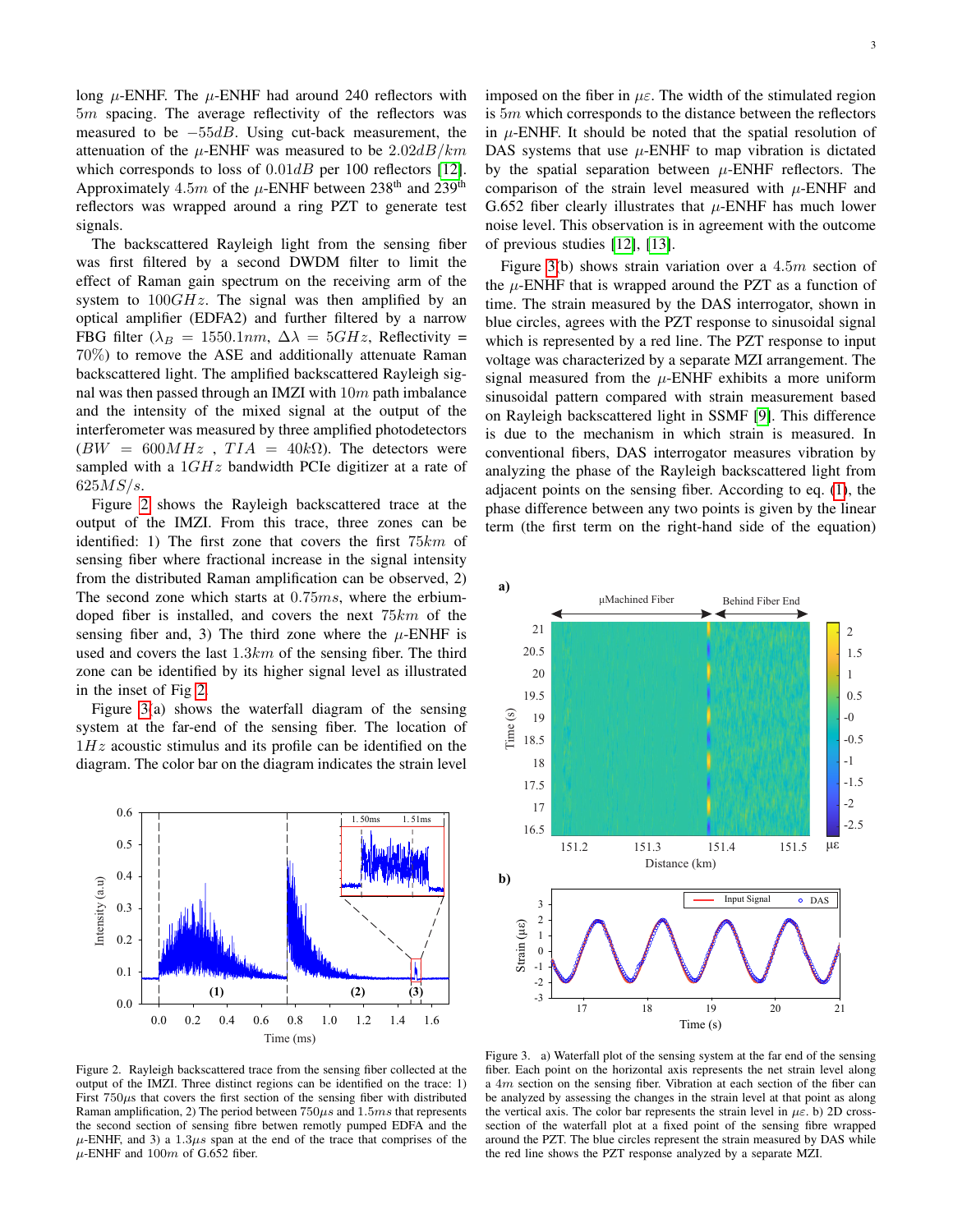which is proportional the distance between those points,  $\ell$ , plus a non-linear term (the second term on the right-hand side of the equation) which is based on the distribution of inhomogeneities in the sensing fiber and changes randomly when the fiber is perturbed [\[16\]](#page-3-15). This non-linear term manifest itself as fluctuations in an otherwise uniform sinusoidal signal observed in Ref. [\[9\]](#page-3-8) results.

In  $\mu$ -ENHF, on the other hand, vibration is measured by evaluating the phase of the *reflected light* from the point reflectors. Since the reflectors are at single, pre-determined points within the fiber, the phase difference between the light reflected off of any two reflectors is only a function of the distance between them:

$$
\Delta\Phi_{\mu Machined} = 0.78 \times \frac{4\pi n}{\lambda} \ell_R \tag{4}
$$

where  $\ell_R$  is the distance between two reflectors. The uniformity of sinusoidal pattern seen from the strain measurement by  $\mu$ -ENHF is attributed to elimination of non-linear term from the phase measurement.

Figure [4\(](#page-3-18)a) shows the PZT-induced strain level measured by the DAS system as a function the input voltage to the PZT. The data points on this plot were obtained by driving the PZT transducer at a fixed frequency over a range of voltages from  $500mV$  to  $30V$ . Minimum strain level detectable at  $152km$  was measured to be  $40n\varepsilon$  at oscillation frequency of  $1Hz$  which corresponds to power spectral density (PSD) of  $1Hz$  which corresponds to power spectral density (PSD) or  $33n\varepsilon/\sqrt{Hz}$  (Fig. [4\(](#page-3-18)b)). The frequency range of the system was measured to be between  $0.1Hz$  to  $100Hz$ .

In conclusion, a DAS system with a sensing range in excess of  $150km$  is demonstrated. This sensing range is achieved by a combination of inline optical amplification and the use of



<span id="page-3-18"></span>Figure 4. a) PZT-induced strain level measured by the DAS system (red circles) as a function the  $1Hz$  sinusoidal signal to the PZT. The blue dashed line represents the expected strain level which was obtained through characterization of the PZT transducer by a separate MZI setup. b) Power spectral density (PSD) of the DAS system at the far-end of the sensing fiber.

a  $\mu$ -ENHF with ultra-low loss point reflectors. The sensing system is shown to be capable of quantifying vibrations at the far-end of the sensing fiber with a minimum detectable strain of  $40n\epsilon$  at  $1Hz$ . The frequency range and spatial resolution of the system were measured to be  $0.1Hz \sim 100Hz$  and 5m, respectively. The authors believe that the sensing range of the proposed system can be extended beyond  $200km$  by substituting standard G.652 telecom fiber with ULL pure Silica core fiber and extending the length of  $\mu$ -ENHF.

### ACKNOWLEDGMENT

The authors would like to thank Sjoerd A.M. Tunissen, Frank G.B.A. Bouwmans, Gijs H.H. Linskens, and Jian Kok for their help in developing the purpose-built rewinding machine and its controllers, David S. Jones, Torran J. Green, and Stafford J. King for developing the image processing and codes to automate the inscription procedure, and Andrei L. Donko for helping in fabrication of  $\mu$ -ENHF fibers.

#### FUNDING

Natural Environment Research Council (NE/S012877/1); Royal Society (CHL/R1/180350); Royal Academy of Engineering (PoC1920\21, RF1415\14\6).

#### **REFERENCES**

- <span id="page-3-0"></span>[1] A. Hartog, B. Frignet, D. Mackie, and M. Clark, Geophys. Prospect. 62, 693-701 (2014).
- <span id="page-3-1"></span>[2] A. Masoudi, J. A. Pilgrim, T. P. Newson, and G. Brambilla, J. Light Technol. 37, 1352-1358 (2019).
- <span id="page-3-2"></span>[3] P. Jousset, T. Reinsch, T. Ryberg, H. Blanck, A. Clarke, R. Aghayev, and C. M. Krawczyk, Nat. Commun. 9, 1-11 (2018).
- <span id="page-3-3"></span>[4] N. J. Lindsey, T. C. Dawe, and J. B. Ajo-Franklin, Science 366, 1103-1107 (2019).
- <span id="page-3-4"></span>[5] D. Milne, A. Masoudi, E. Ferro, G. Watson, and L. Le Pen, Mech. Syst. Signal. Pr. 142, 106769 (2020).
- <span id="page-3-5"></span>[6] S. Xu, Z. Qin, W. Zhang, and X. Xiong, Appl. Sci. 10, 1839 (2020).
- <span id="page-3-6"></span>[7] Z. N. Wang, J. J. Zeng, J. Li, M. Q. Fan, H. Wu, F. Peng, L. Zhang, Y. Zhou, and Y. J. Rao, Opt. Lett. 39, 5866-5869 (2014).
- <span id="page-3-7"></span>[8] D. Chen, Q. Liu, and Z. He, J. Light Technol. 37, 4462-4468 (2019).
- <span id="page-3-8"></span>[9] L. D. van Putten, A. Masoudi, and G. Brambilla, Opt. Lett. 44, 5925- 5928 (2019).
- <span id="page-3-9"></span>[10] G. Cedilnik, G. Lees, P. E. Schmidt, S. Herstrom, and T. Geisler, IEEE Sens. Lett. 3, 1-4 (2019).
- <span id="page-3-10"></span>[11] K. Hicke, R. Eisermann, and S. Chruscicki, Sensors 19, 4114 (2019).
- <span id="page-3-12"></span>[12] B. Redding, M. J. Murray, A. Donko, M. Beresna, A. Masoudi, and G. Brambilla, Opt. Express 28, 14638-14647 (2020).
- <span id="page-3-13"></span>[13] M. Wu, X. Fan, Q. Liu, and Z. He, Opt. Lett. 44, 5969-5972 (2019).
- <span id="page-3-11"></span>[14] A. L. Donko, R. Sandoghchi, M. Beresna, and G. Brambilla, "Low-Loss Micro-Machined Fiber With Rayleigh Backscattering Enhanced By Two Orders Of Magnitude," Optical Fiber Sensors (OFS), p. WF75 (2018).
- <span id="page-3-14"></span>[15] A. Masoudi, M. Belal, and T. P. Newson, "Distributed optical fibre audible frequency sensor," Proc SPIE 9157, 91573T (2014).
- <span id="page-3-15"></span>[16] M. Chen, A. Masoudi, and G. Brambilla, Opt. Express 27, 9684 (2019).
- <span id="page-3-16"></span>[17] A. H Hartog, *An introduction to Distributed Optical Fibre Sensors* (CRC Press, 2017), Chap. 5.
- <span id="page-3-17"></span>[18] M. Wu, C. Li, X. Fan, C. Liao, and Z. He, Opt. Lett. 45, 3685-3688 (2020).